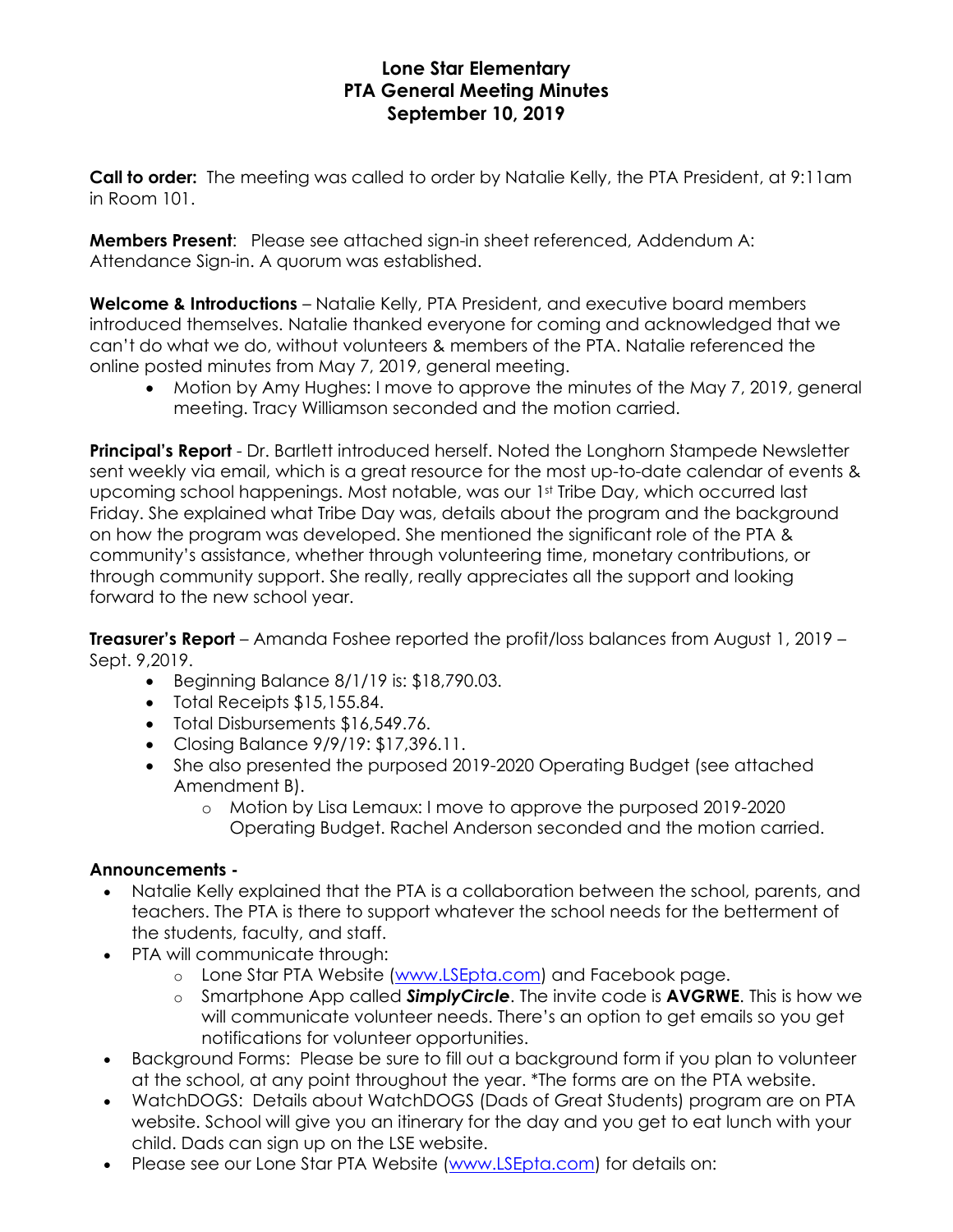- o Teacher Favorites: Every teacher's list of favorites
- o School shirts & more can be ordered at online store on pta website
- o Fundraising opportunities
- o Sponsorship opportunities
- Fall Pictures will be September 19th.
- New Family Ice Cream Social (Grades 1st -5th) on Thursday, September 19 at 5 pm.
- Teacher Birthday Celebrations is new this year. One day per month, we will celebrate all the teachers whose birthdays fall during the course of that month.
- New Family Breakfasts will be new this year. Administration will welcome new families periodically throughout the year.
- Lone Star Elementary's Open House will be Thursday, October 17<sup>th</sup> between 5pm-6:30pm. Come & go during that time frame.

**Counselor's Report** – Mrs. Krug introduced herself and discussed an upcoming program titled, "Start with Hello." Details were provided, along with a handout (see attached Addendum C) that helps parents understand and ways to demonstrate/model this behavior. Next month she will be discussing age appropriate ways on how to talk to your children about drugs.

**Fundraising Report-** Details of events for the whole school year were provided.

- Sarah Rhea discussed:
	- $\circ$  Fun Run: This is our largest fundraiser. It will be October 24th. However, activities start the week of Oct.21 - Oct.25. Last year, the school raised around \$58,000 from the Fun Run. Students will run at least a set number of laps, have goals, and have a pep rally. Parent volunteers will be needed to help decorate, mark shirts and more.
	- o Forthcoming Mini Mums & Garters: \$10 each. Place Orders on PTA website [\(www.LSEpta.com\)](http://www.lsepta.com/). Order **Deadline** is **September 16th**. If mum/garter is purchased through LSE pta, child can wear it to school on Friday, October 4th.
- Box Tops for Education: Kristen Ward discussed the new phone App for this program. We are still accepting physical box clippings as well. Please see pta website for instructions on using App. If you have no physical receipt to submit, (i.e. Curbside orders, Shipt, etc.) you can forward your emailed receipt to receive credit. Emailing instructions are available on our pta website as well.
- Sponsorship Opportunities: Kelly Williams discussed this year's new sponsorship program. There are different sponsorship levels for both families/patrons and businesses. Starting at \$25 and increasing up to \$1,000.00. Please see pta website for more details for each level. A printable order/purchase form is available. Sponsorships can also be purchased on the actual pta website. Parents love to help support our local partners who give back to the community! Also looking for additional committee members for this committee. If interested in committee position, please email Kelly @ kelly.williams@sothebyshomes.com.
- AmazonSmile: If ordering online, please use [www.smile.amazon.com,](http://www.smile.amazon.com/) select our school → "PTA Texas Congress Lone Star Elementary School PTA." Our school will receive a percentage of the sale.
- Lunch with Loved Ones will be April 13-April 17.

**Programming Report –** Kristin Tallas discussed upcoming programs, although more are scheduled for later in the year.

- Start with Hello: will begin **September 23 – September 27th**.
- Red Ribbon Week: is the week of **October 28-November 1st**. Each day there is a different dress up theme and is a fun time for the kids.